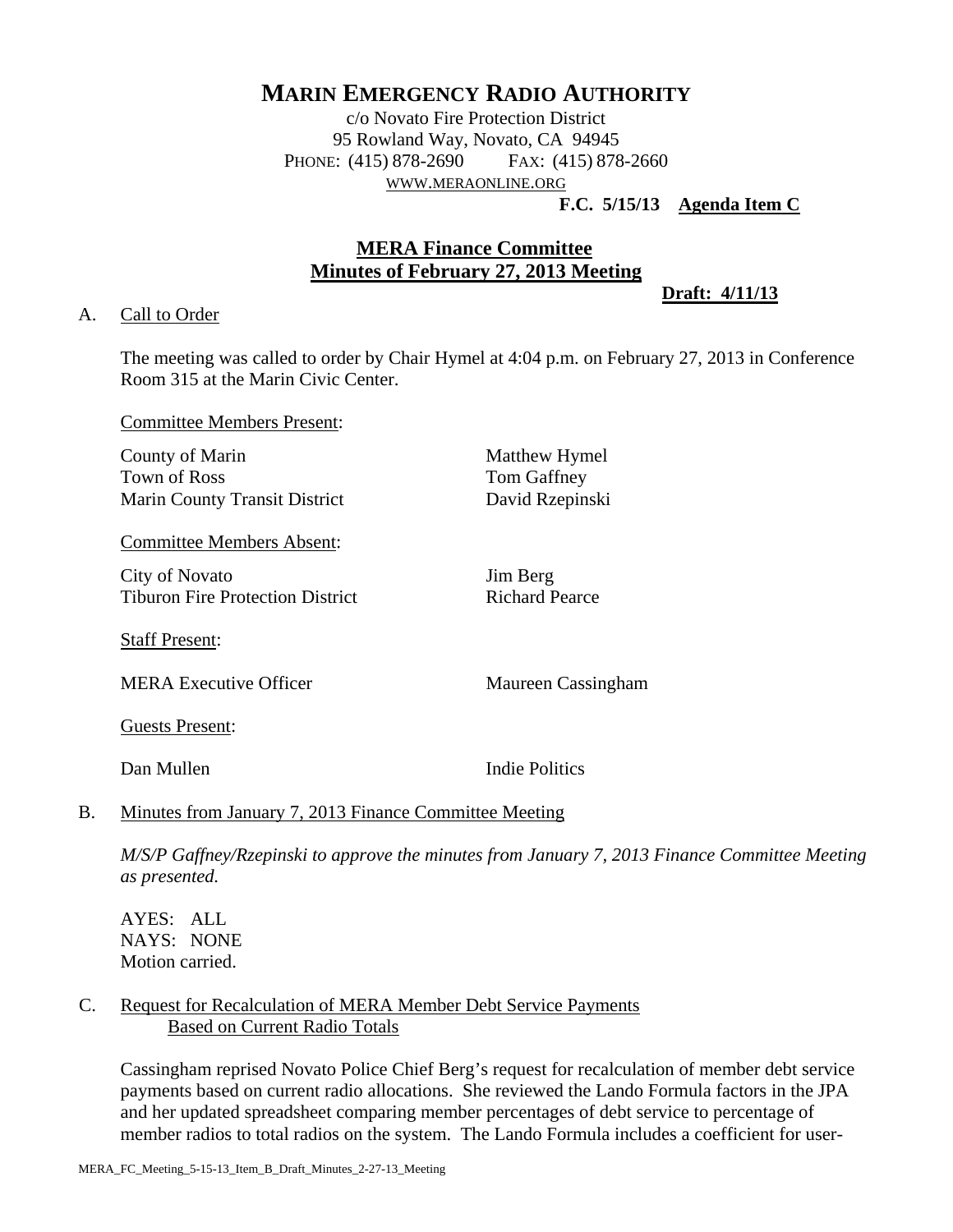type based on approximate radio utilization, not numbers of radios allocated. Rzepinski noted even though the Transit District has cut its usage by half, there is no benefit to him under the current formula. Hymel said other comparisons could be made to time on the system, number of calls and more, and that number of radios is not a driver in the formula. Gaffney recalled the development of the formula anticipated radio utilization, and that Lando did a very credible job in trying to be fair to all. He noted it may not be possible to change the formula since the bonds are based on it. Rzepinski said the Strategic Plan touches on revisiting the formula with the Next Gen System.

Hymel said police use the system more than other types of users. He said if you correlated call volume to system costs, this would bear out. Cassingham noted that the monthly System Usage Reports prepared by DPW cite calls per agency and, by extension, percentage of system use, and that the pie charts are very close to the Lando Formula percentages of radio utilization. For example, police use 60% of the system. Hymel and Gaffney noted that Novato's 10.4% of debt service is close to their annual system usage of 10%.

Hymel said if we can use a parcel tax to pay for the Next Gen System debt, this would eliminate issues with the formula. Gaffney felt the call volume factor was more important than radios and that system use was a more relevant comparison. He also said the current system is equitable. Hymel said many other factors could be used to revise the formula, like call volume, by which a member could do well and with others a member could be hurt. For example, Hymel said if the formula was based on population, the County's share would be 27%. If based on land mass, their share would be 42%. There was a discussion about a member like the Transit District who serves a crossjurisdictional population and how that might be counted. Rzepinski noted the Transit District's use of the system is down with MDTs.

Hymel summarized that some factors may benefit some members and hurt others and that Novato's call volume is very close to their debt service. Strategically, we are recommending not to revisit the formula since we are looking at a parcel tax to fund the Next Gen System. Gaffney added this formula has served us well and a successful tax will supplant the need for a formula for future capital costs.

# D. Report on MERA Parcel Tax Study

Gaffney summarized his review with Cassingham of the three proposals received from NBS, Wulff Hansen and Taussig. The Wulff Hansen proposal was submitted jointly with Goodwin Consulting Group. The Taussig proposal fees are \$37,500, NBS is \$24,765 and Wulff/Goodwin is \$18,000. Goodwin has a good reputation and their approach is for her to conduct the study while Pressman will attend the meetings. Gaffney originally estimated the cost of this work at \$30,000. What is needed is an iron-clad, defensible study since it is the lynch-pin of our whole financial plan. He is recommending the NBS proposal since it is providing three formulae of how to calculate the tax. He has worked with two members of their team and NBS has done more of these studies than anybody. He has also worked with Pressman. Cassingham concurred with Gaffney's recommendation especially noting their approach to the study and MERA's goals.

Hymel confirmed that this study is key to working with the Tax Collector in implementing the parcel tax. Cassingham noted that annual maintenance to update all the parcel information was an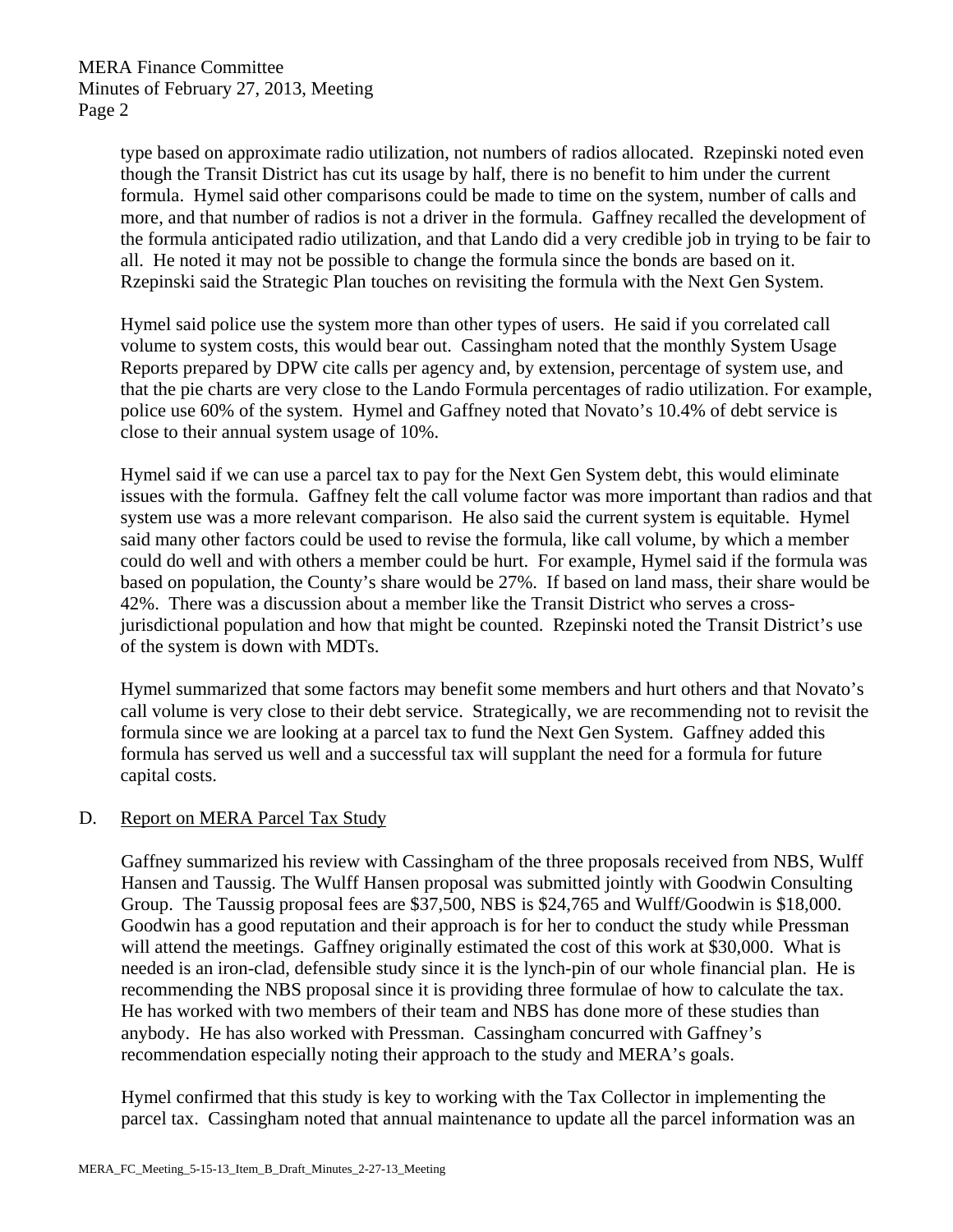MERA Finance Committee Minutes of February 27, 2013, Meeting Page 3

> additional cost referenced in all three proposals. Gaffney said annual maintenance was separated from the primary review of the proposals. He said any firm could be used to do this and proposals could be solicited after a successful ballot measure. Cassingham said the proposed timeline varied from what suited MERA's needs to 16 weeks. Mullen said the outreach timeline factored in 90 days for this study but could be adjusted. Gaffney said MERA could work with the vendor on the timeline without compromising the study. Mullen stressed the importance of fine-tuning outreach by being able to work with the selected firm along the way. He said Pressman was good to work with on Twin Cities. Hymel said he supported Gaffney and Cassingham's review of the proposals, noting he had worked successfully with Pressman. Rzepinski said it appears we are only considering two of the three proposals given the extent of Taussig's fees. Gaffney said his goal is to select the firm focused on and most experienced doing the study, which is NBS. They have also worked extensively with the Marin County Tax Collector and the Marin System.

*M/S/P Gaffney/Rzepinski to recommend Executive Board approval of NBS to conduct a parcel tax study for MERA per their proposal dated February 26, 2013 in the amount of \$24,765 plus expenses, subject to confirmation by County Tax Collector staff.* 

AYES: ALL NAYS: NONE Motion carried.

# E. Proposed Preliminary FY13-14 Operating Budget, New Project Financing and Revenue Bonds Budgets

Cassingham presented the preliminary three budgets for Committee recommendation to the Executive Board. She said the final budgets will be submitted to the Executive and Governing Boards in May. She reported that the Operating Budget reflects a 3.1% increase over prior year which is close to the CPI. The Operating Budget summary backed by Exhibits 1 and 2 notes the primary variances from 2012-13 are in the County System Maintenance and Site Rentals and Leases line items.

Cassingham summarized the recent history of Operating Budget variances, noting the efforts to contain costs yet all attention to the likelihood of future increases with an aging system. The Project Note and Revenue Bond Budgets are respectively set by Board policy and the Bonds themselves. She distributed an update on the Preliminary Reserve Fund balances as of June 30, 2013. Fund 70032 New Project Financing has a projected balance of \$209,995 after approved expenditures. The Replacement Fund 70036 has an estimated balance of \$914,221 subject to fine-tuning of expenditures by DPW for replacement generators. The Emergency Fund balance is untouched at \$504,167 except for interest income. Hymel clarified that these reserves, unlike the Bond Reserve, are set by Board policy including the \$500,000 minimum balances for the Replacement and Emergency Funds. Gaffney requested that the parcel tax study allocation be reduced from \$40,000 to \$30,000 based on the proposals received.

*M/S/P Gaffney/Rzepinski to recommend Executive Board approval of proposed Preliminary FY13-14 Operating Budget, New Project Financing and Revenue Bonds Budgets as presented.*